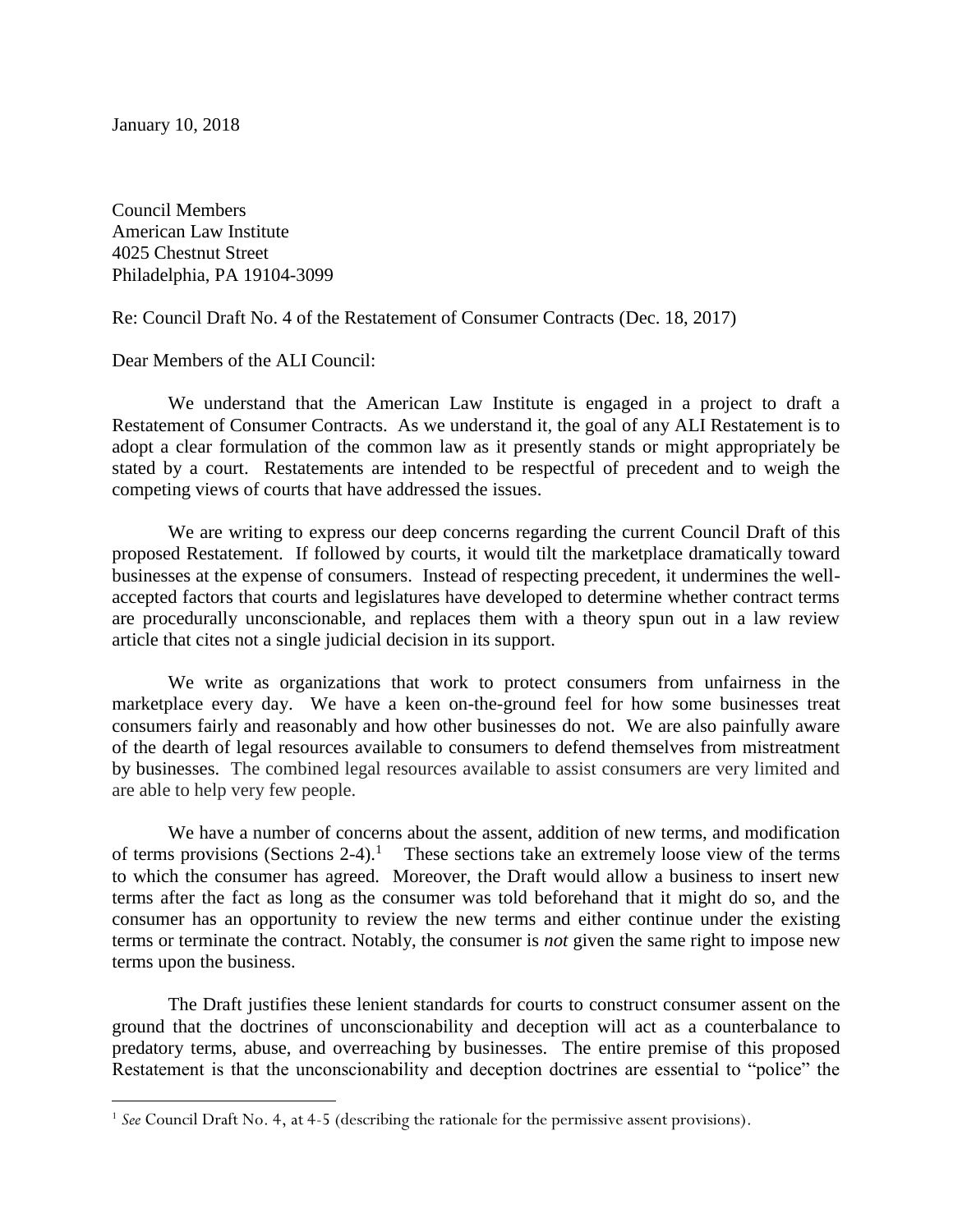market in light of the permissive assent rules found throughout.<sup>2</sup> However, Sections 5 and 6 of the Draft undermine rather than strengthen these doctrines.

There are four primary problems with the Draft's approach: (1) the definitions of procedural and substantive unconscionability are too restrictive; (2) the Draft fails to state that unconscionability and deception can be raised affirmatively to challenge the specific terms or the contract as a whole; (3) the Draft severely limits the remedies available once a court finds a term or contract to be unconscionable or that the business engaged in deception; and 4) the Draft places the burden of proof on consumers even though only businesses have access to most of that proof. In sum, the proposed Restatement embodies an expressly preferential treatment of businesses over consumers.

## **I. The Draft Undermines the Critically Important Doctrine of Unconscionability**

Restatements consist of three parts: the "black letter," which is intended to be the essential law on the subject; the Comments, which are regarded as an integral part of the section to which they belong and are consulted in order to understand the background and rationale of the black letter and the details of its application; and the Reporters' Notes, which are regarded as the product of the Reporters (not the Institute) and discuss the legal and other sources they relied upon in formulating the black letter and the comments.

The black letter of the current Draft states that a term is procedurally unconscionable *i.e.* that consumer's agreement to the term was obtained in an unconscionable way—when it causes unfair surprise or results from the lack of meaningful choice of the part of the consumer. Section 5(b)(2). We do not object to this general statement. However, the Restatement also proposes to abandon—or drastically recast—the well-accepted set of factors that courts use to determine procedural unconscionability: (1) the consumer's lack of financial sophistication (including cognitive biases); (2) the business's exploitation of consumer disadvantages; (3) unequal bargaining power; (4) the use of incomprehensible language; (5) high pressure tactics and misrepresentations; and (5) whether economic, social, or practical duress compelled a party to execute the contract. Comment 6 and the Reporters' Notes seek to *replace* this set of factors with a new concept, "salience."<sup>3</sup>

The Reporters' Notes define a contract term as salient "if it can affect the contracting decisions of a substantial number of consumers," and then take the remarkable position that, if a term *can* affect the contracting decisions of a substantial number of consumers, then the market will police the term and the courts need not evaluate whether it was imposed on the consumer in

 $\overline{a}$ 

<sup>2</sup> Council Draft No. 4, at 33, 58, 76, 79, 90.

<sup>&</sup>lt;sup>3</sup> Although the concept is introduced in Comment 6, the noun "salience" and the adjective "salient" appear exclusively in the Reporters' Notes, with one exception in the last sentence of Comment 6(c). If the Reporters did not intend to replace these independent set of factors with "salience," Comment 6 and their Notes should be clarified to state that the viability of the factors as independent bases for a finding of procedural unconscionability is not disturbed.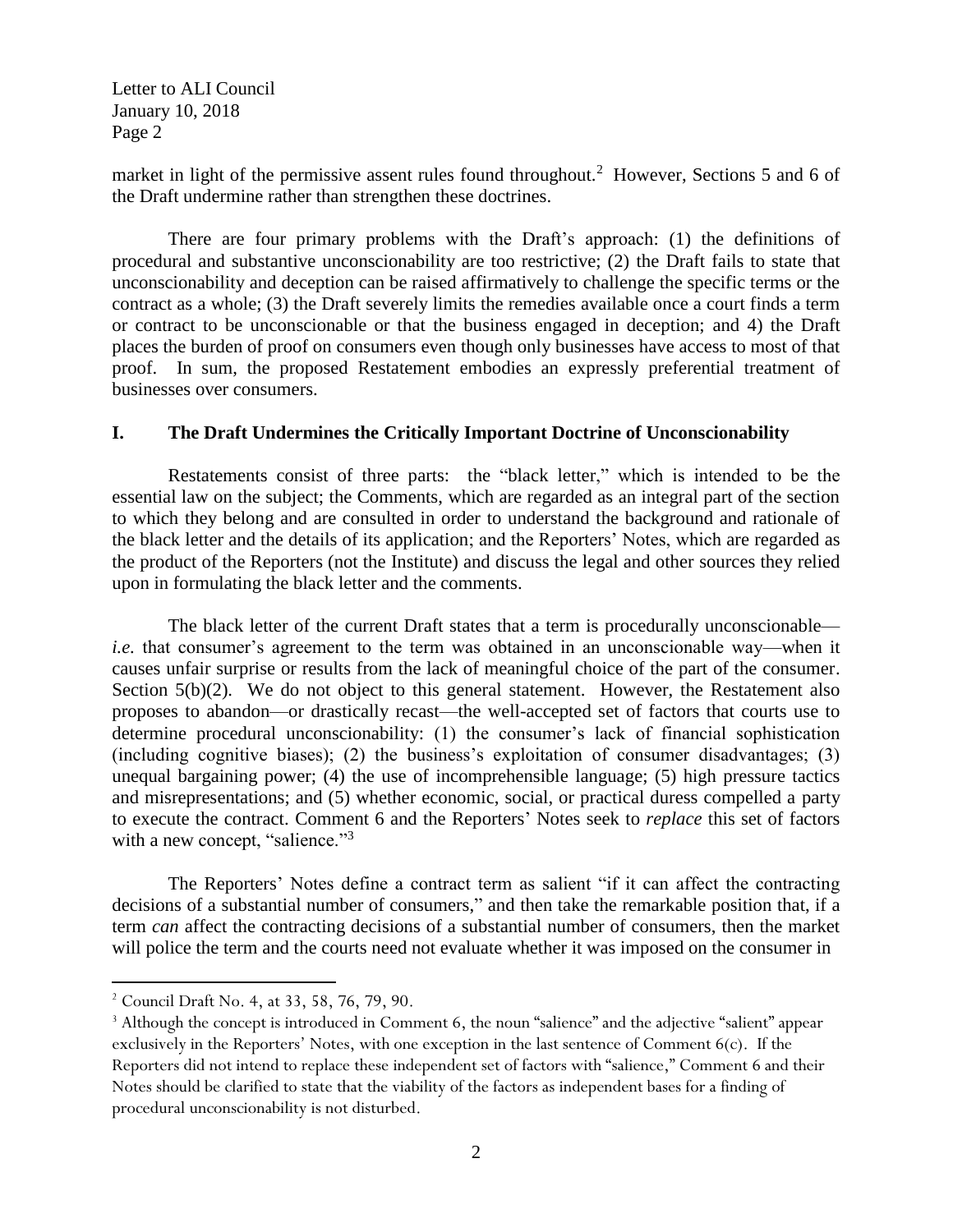an unconscionable way. $4$  The Reporters, however, do not cite any judicial decisions that define or apply the concept of "salience" in the unconscionability context, and there is not one reported or unreported decision on Westlaw that takes this approach. Instead, the Reporters' Comments appear to rely entirely on a law review article that spins out this theory, again without citing any judicial decisions that support it.<sup>5</sup>

This attempt to inject an entirely new approach contravenes the methodology that ALI claims to follow of ascertaining the majority and minority rules, determining which rule is the better one, and providing the rationale for choosing it.<sup>6</sup> But of greater concern is its unfounded reliance on the marketplace to prevent overreaching and unfairness toward consumers. Recent history, including the vast wave of irresponsible lending that caused the mortgage meltdown ten years ago, demonstrates that overreaching and unfairness flourish in the marketplace.

The Draft also expresses an overly restrictive standard for whether a contract term is substantively unconscionable. While Section  $5(b)(1)$  states that a term is substantively unconscionable if it is "fundamentally unfair" or "unreasonably one-sided," the Comments state that: "the doctrine is to be used only when the one-sidedness of a term in the contract is extreme."<sup>7</sup> This test sets an overly high standard. Many fine print terms in consumer contracts today are unreasonable and unfair, but might not be viewed as "unconscionable" under this definition. For example, a fine print \$35 charge might not seem "fundamentally" unfair in isolation. But when a \$35 charge is repeatedly imposed, is high when compared to the cost of the contract, exceeds the cost to the business that the charge is intended to offset, or is imposed repeatedly, the fee should be declared unreasonable and unfair even though a court might not find it "extreme."

Moreover, non-mutual enforcement clauses—clauses that deny the consumer the right to a remedy that the business is allowed to invoke—were not added to the list of contract terms that are *prima facie* unconscionable in the text of Section 5. It is common for businesses to place non-mutual clauses in consumer contracts that allow the business to sue the consumer in court, but relegate the consumer to mandatory binding arbitration. Although court decisions are split on whether "one-sided" or "non-mutual" enforcement clauses are unconscionable in the arbitration context, the better rule is that they are *prima facie* substantively unconscionable. The role of a Restatement is to "propose the better rule and provide the rationale for choosing it." The Draft's failure to apply the presumption of substantive unconscionability to such clauses, whether or not they involve mandatory arbitration, also undermines the critical role that the unconscionability doctrine is supposed to contribute to the success of the Restatement's approach.

 $\overline{a}$ 

<sup>4</sup> Council Draft No. 4, at 76, 89-91.

<sup>5</sup> *Id*.

<sup>6</sup> Council Draft No. 4, at xi-xii.

<sup>7</sup> Council Draft No. 4, at 69-70 The Reporters use the adjective "extreme" to explain substantive unconscionability throughout the Draft. *Id*. at 4, 5, 33, 77, 81.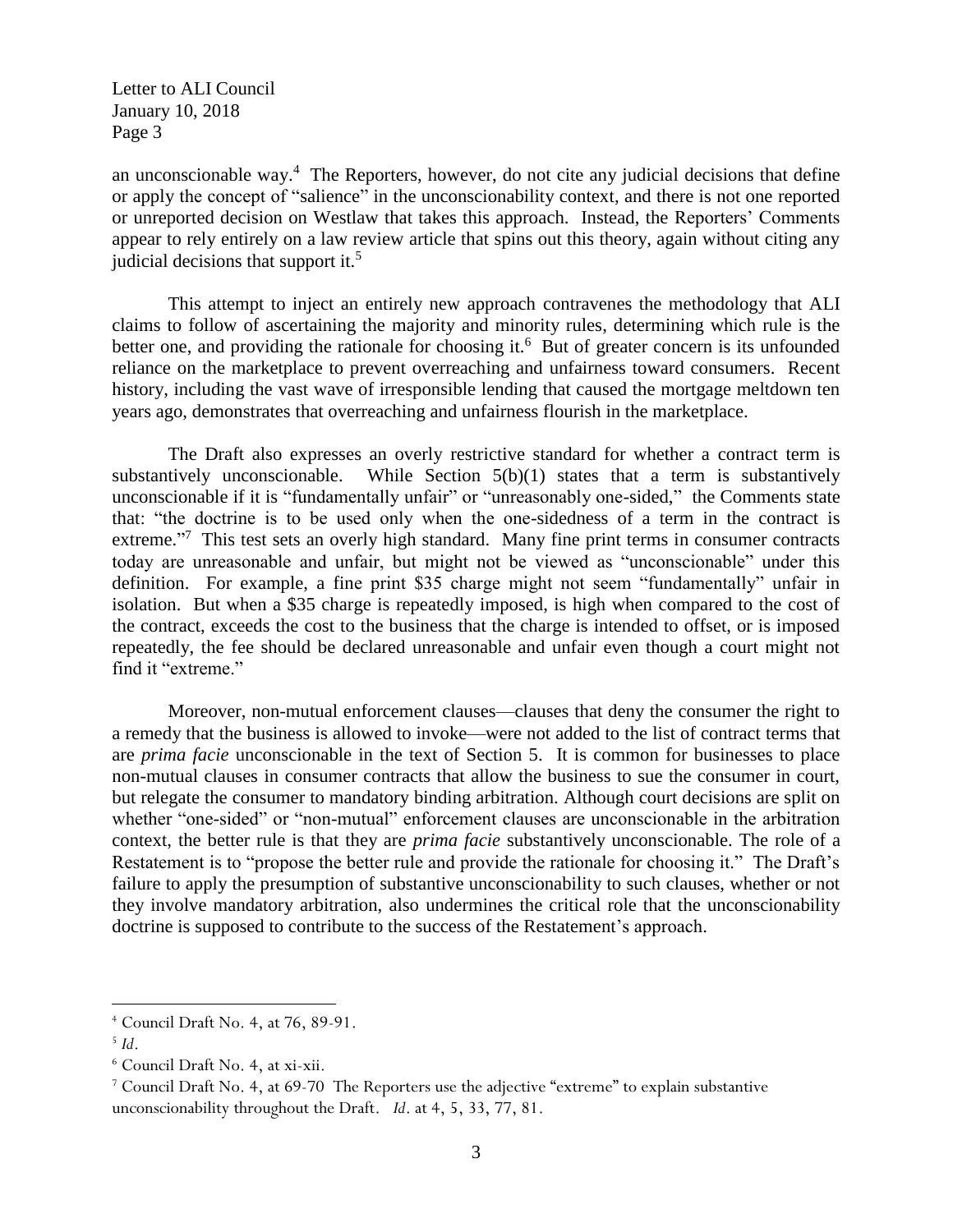$\overline{a}$ 

#### **II. The Draft Cripples the Enforcement of Unconscionability and Deception**

Our second concern about the Draft's approach to the unconscionability doctrine is the failure to provide for robust consumer enforcement. The unconscionability doctrine will provide little or no counterweight to the permissive assent rules if consumers can raise it only as defense to a lawsuit to enforce the contract. Traditionally, common law unconscionability could be raised only as a defense to an action brought against a consumer. A court could permit a suit seeking a declaration that a term or the contract is unconscionable if the suit does not seek damages or other affirmative relief.<sup>8</sup> The black letter of this Draft does not address the limited enforcement options available to consumers.<sup>9</sup> Neither the Comments nor Reporters' Notes discuss any judicial rulings on this point. Enforcement of the doctrine of deception suffers the same fate.

In the context of state and federal statutory protections, optimal policing of marketplace behavior occurs when state, federal, and private attorneys are acting as cops on the beat. In the context of the common law, however, there is little or no governmental enforcement, leaving consumers and their attorneys to bear this burden. Consumers should not be put in the position of having to default on the contract and subject themselves to negative credit reporting in order to raise unconscionability or deception. Moreover, the threat of enforcement is insignificant and will not significantly affect market behavior if only a small percentage of consumers (those who default and are sued) can raise the issue. Businesses will be well aware that they have little to fear from consumers.

In light of these practical and legal restrictions to private enforcement found in this Draft, the pivotal roles that unconscionability and deception are called upon to play in policing the marketplace are severely undermined. To remedy this, the black letter of Sections 5 and 6 must include a provision stating that a consumer can raise unconscionability affirmatively and defensively by seeking a declaration that the contract is void in part or in its entirety, providing for restitution for the costs incurred by virtue of the void provisions,  $10$  and allowing class action relief.

The current Draft addresses this critical question just in Comment 12 to Section 5 and Comment 7 to Section 6, not in the black letter. And the two Comments are entirely inadequate. They reject the use of these doctrines affirmatively except in the limited circumstance where the consumer paid an unconscionable fee and seeks to recover it.

<sup>8</sup> This limited suit proceeded in one case that we were able to find. Carey v. Lincoln Loan Co., 125 P.3d 814, 829-30 (Or. Ct. App. 2005), *aff'd on other grounds*, 157 P.3d 775 (Or. 2007).

<sup>&</sup>lt;sup>9</sup> The Draft does, however, severely limit remedies in Section 9. This issue is discussed in the next section. <sup>10</sup> See Restatement (Third) of Restitution and Unjust Enrichment (2011).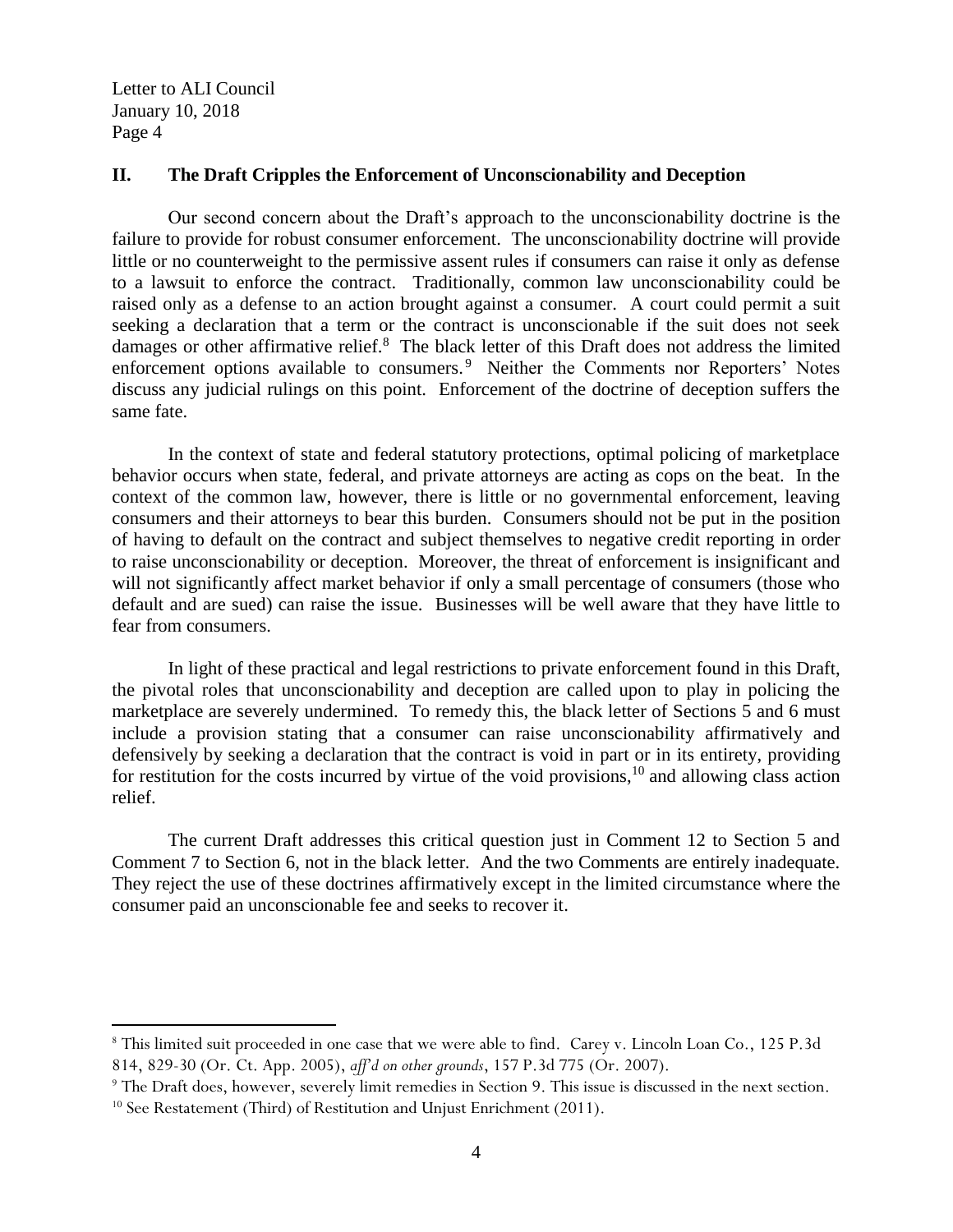#### **III. The Draft Severely Limits Remedies Related to Unconscionability and Deception**

The only remedies available in this Draft in the event of a finding of unconscionability or deception are found in Section 9. This Section instructs the courts to refuse to enforce the offending term or the contract or replace the offending provisions with other terms. These provisions, without more, do not realistically deter business overreaching at contract inception or police the marketplace after the fact. These remedies are especially feeble when considered in conjunction with the lack of affirmative enforcement, the burdens of proof imposed on consumers, and silence regarding standards of proof.

# **IV. The Drafts Fails to Address Burdens of Proof and Standards of Proof**

The allocation of burdens of proof and the level of evidence the consumer must present to prove unconscionability and deception also reduce the effectiveness of the roles that these doctrines are supposed to play. According to the Draft, the consumer bears the initial burden of proving the elements of unconscionability. Businesses, however, have access to nearly all of the relevant evidence. For example, only businesses are "recording this call to for quality assurance," and therefore control the recordings which would show that telemarketers pressure and deceive consumers into agreeing to bad deals. Only businesses draft the contracts and only they know "the commercial setting, purpose, and effect" of the terms they impose on consumers.<sup>11</sup>

Regarding procedural unconscionability related to a contract term, the Draft takes the position that a consumer must show that the term did not affect the contracting decisions of a substantial group of consumers, *i.e.*, the term is not salient.<sup>12</sup> To meet this burden a consumer would have to commission a study of consumers—an unrealistic task for a consumer to perform given the cost involved. Such a study lacks validity in any event because, if conducted by consumers once unconscionability has become an issue, the study would take place well after consummation of the contract, rather than at the time of contracting. A prior draft added a Comment to Section 5 that placed the burden on the business to prove that the standard contract terms were presented in a way that affected consumers' contracting decisions to rebut a finding of procedural unconscionability. It also addressed burdens related to substantive unconscionability. Council Draft No. 4 *removed* that Comment, taking a big step backwards.<sup>13</sup>

 $\overline{a}$ 

<sup>&</sup>lt;sup>11</sup> Similarly, only businesses know the relationship between price and one-sided terms, yet the Comments state—without citing any support for the proposition— that "a contract that provides few rights to a consumer may not be problematic if a low price reflects those minimal rights, but might be problematic without the corresponding benefit of a low price." Council Comparison Draft No. 4,  $\S$  5 at 75.

<sup>&</sup>lt;sup>12</sup> See discussion of salience in Section I above.

<sup>13</sup> Council Comparison Draft No. 4, § 5 at 87-88. Preliminary Draft No 3, § 5 cmt 10 stated: "*Burden of* proof. If a term is presumed to be substantively unconscionable under subsection (d), the burden is on the business to prove that the presumption is rebutted in the particular case. In addition, if a standard contract term is substantively unconscionable, the burden is on the business to prove that there is no procedural unconscionability (namely, that the term can affect the contracting decisions of a substantial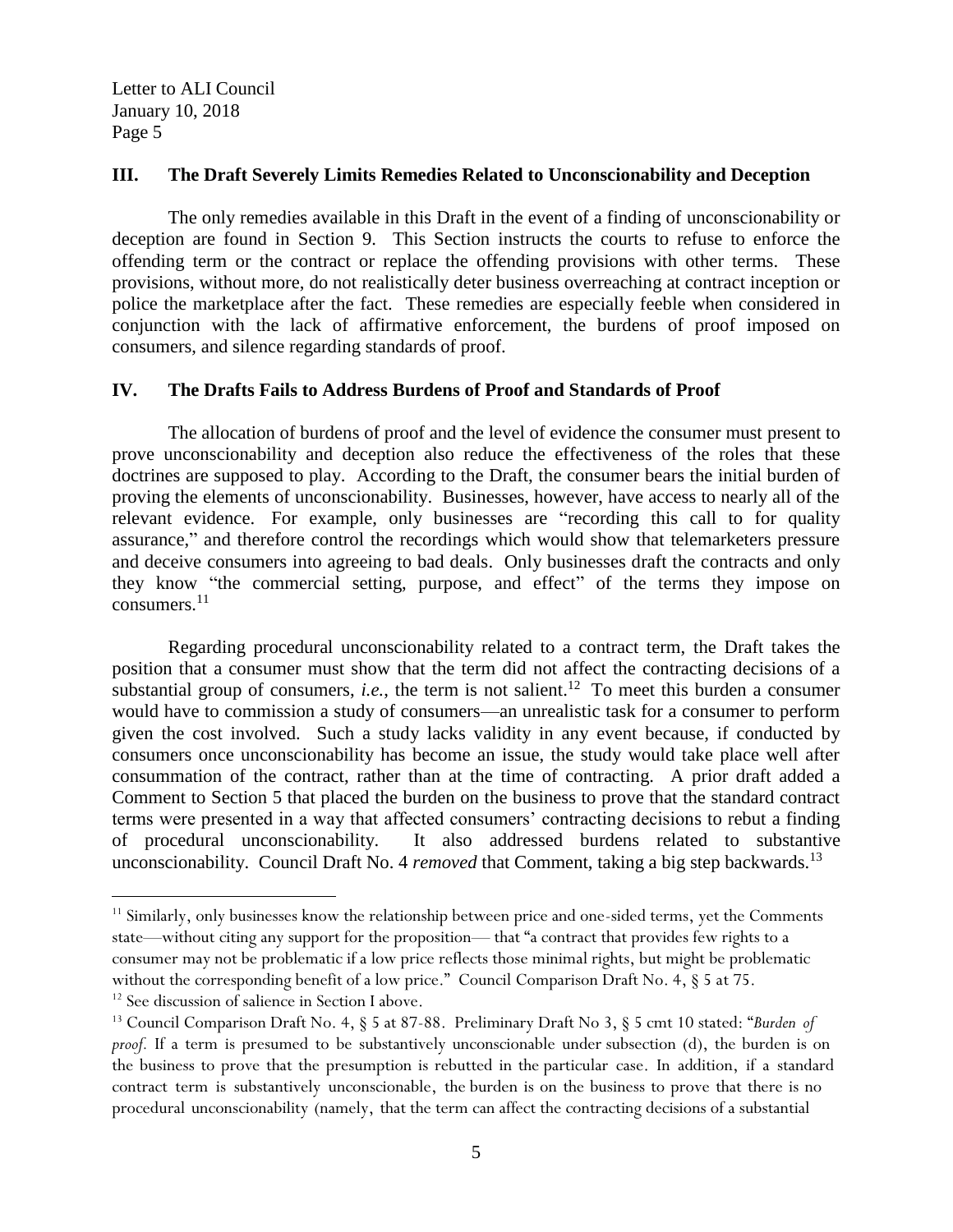Neither Section 5 nor Section 6 address the standard of proof a court should apply in cases raising these claims. In both contexts, the black letter should state that the standard of proof is preponderance of the evidence. The application of a stricter standard reduces the deterrence and policing role of these doctrines. This is especially so where the remedy is limited to unenforceability and replacement with a substitute term and deterrence damages are not available for business deception, as would be the case with common law fraud.

### **IV. Conclusion**

 $\overline{a}$ 

Unfortunately, this Draft unnecessarily restricts the scope of procedural and substantive unconscionability, fails to provide that unconscionability and deception can be raised affirmatively, circumscribes the remedies available for violations of these doctrines well beyond what the general common law otherwise provides, and fails to address burdens and standards of proof. As a result, the Restatement collapses under the weight of "freedom to contract" due to the lack of any meaningful consumer protections.

For these reasons, we urge the Council to not approve this Draft. Thank you for your consideration.

| <b>Alliance for Justice</b>                                         | Consumers for Auto Reliability and Safety<br>(California) |
|---------------------------------------------------------------------|-----------------------------------------------------------|
| <b>Allied Progress</b>                                              | Crandall Law firm, SC (Wisconsin)                         |
| Arkansans Against Abusive Payday Lending                            | D.C. Consumer Rights Coalition                            |
| Berkeley Law Consumer Advocacy &<br>Protection Society (California) | East Bay Community Law Center (California)                |
| Center for Responsible Lending                                      | Equal Justice Society (California)                        |
| <b>Consumer Action</b>                                              | Kentucky Equal Justice Center                             |
| <b>Consumer Federation of America</b>                               | <b>Legal Services NYC</b>                                 |

number of consumers). As noted in Comment *6*, it is presumed that standard contract terms do not affect the contracting decisions of a substantial number of consumers and are, therefore, procedurally unconscionable. The burden is on the business to rebut the presumption and prove that the standard contract terms were presented in a way that affected consumers' contracting decisions." At 72.